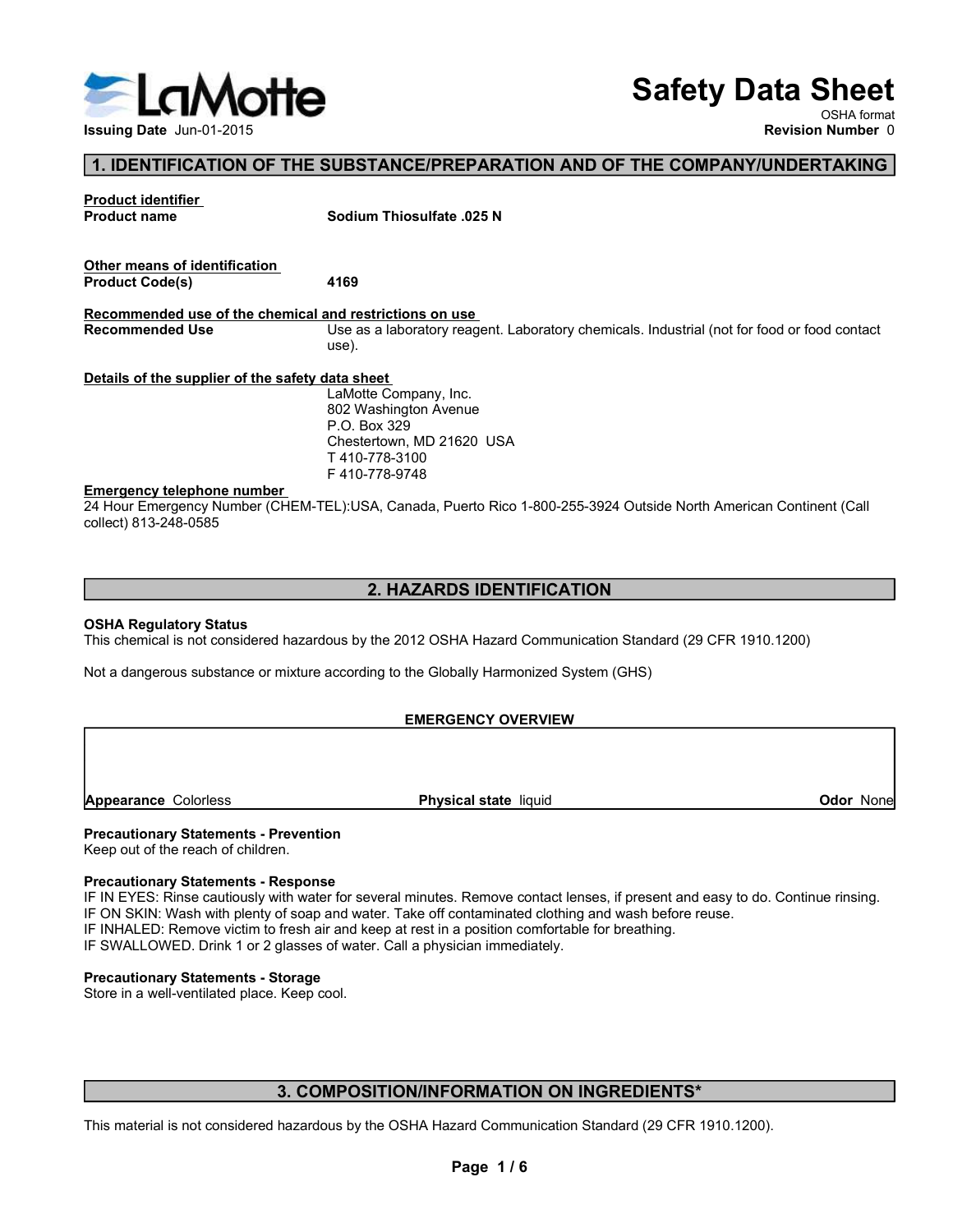| 4169 - Sodium Thiosulfate .025 N                                                                              |                                                                                                                                                                                                                                                                           |
|---------------------------------------------------------------------------------------------------------------|---------------------------------------------------------------------------------------------------------------------------------------------------------------------------------------------------------------------------------------------------------------------------|
|                                                                                                               | <b>Issuing Date</b><br>Jun-01-2015                                                                                                                                                                                                                                        |
|                                                                                                               |                                                                                                                                                                                                                                                                           |
|                                                                                                               |                                                                                                                                                                                                                                                                           |
|                                                                                                               |                                                                                                                                                                                                                                                                           |
|                                                                                                               | <b>4. FIRST AID MEASURES</b>                                                                                                                                                                                                                                              |
| <b>First Aid Measures</b>                                                                                     |                                                                                                                                                                                                                                                                           |
| <b>General advice</b>                                                                                         | Do not get in eyes, on skin, or on clothing.                                                                                                                                                                                                                              |
| Eye contact                                                                                                   | Rinse thoroughly with plenty of water, also under the eyelids. If symptoms persist, call a<br>physician.                                                                                                                                                                  |
| <b>Skin contact</b>                                                                                           | Wash off with warm water and soap. If skin irritation persists, call a physician.                                                                                                                                                                                         |
| <b>Inhalation</b>                                                                                             | Not expected. Remove to fresh air.                                                                                                                                                                                                                                        |
| Ingestion                                                                                                     | Drink plenty of water. Consult a physician if necessary.                                                                                                                                                                                                                  |
| Self-protection of the first aider                                                                            | Use personal protection recommended in Section 8. Do not use mouth-to-mouth method if<br>victim ingested or inhaled the substance; give artificial respiration with the aid of a pocket<br>mask equipped with a one-way valve or other proper respiratory medical device. |
|                                                                                                               | <b>5. FIREFIGHTING MEASURES</b>                                                                                                                                                                                                                                           |
| <b>Suitable extinguishing media</b><br>Dry chemical, CO <sub>2</sub> , alcohol-resistant foam or water spray. |                                                                                                                                                                                                                                                                           |
| Protective equipment and precautions for firefighters<br>protective gear.                                     | As in any fire, wear self-contained breathing apparatus pressure-demand, MSHA/NIOSH (approved or equivalent) and full                                                                                                                                                     |
|                                                                                                               | <b>6. ACCIDENTAL RELEASE MEASURES</b>                                                                                                                                                                                                                                     |
|                                                                                                               | Personal precautions, protective equipment and emergency procedures                                                                                                                                                                                                       |
| <b>Personal precautions</b>                                                                                   | Use personal protection recommended in Section 8. Avoid contact with skin, eyes or<br>clothing.                                                                                                                                                                           |
| <b>Environmental precautions</b>                                                                              | See Section 12 for additional Ecological Information.                                                                                                                                                                                                                     |
| Methods and material for containment and cleaning up                                                          |                                                                                                                                                                                                                                                                           |
|                                                                                                               |                                                                                                                                                                                                                                                                           |

# 5. FIREFIGHTING MEASURES

# 6. ACCIDENTAL RELEASE MEASURES

| a.auv                                                                                                  | i vot capcolog. I volllovo to li coli ali .                                                                                                                                                                                                                               |  |
|--------------------------------------------------------------------------------------------------------|---------------------------------------------------------------------------------------------------------------------------------------------------------------------------------------------------------------------------------------------------------------------------|--|
| Ingestion                                                                                              | Drink plenty of water. Consult a physician if necessary.                                                                                                                                                                                                                  |  |
| Self-protection of the first aider                                                                     | Use personal protection recommended in Section 8. Do not use mouth-to-mouth method if<br>victim ingested or inhaled the substance; give artificial respiration with the aid of a pocket<br>mask equipped with a one-way valve or other proper respiratory medical device. |  |
|                                                                                                        | <b>5. FIREFIGHTING MEASURES</b>                                                                                                                                                                                                                                           |  |
| Suitable extinguishing media<br>Dry chemical, CO <sub>2</sub> , alcohol-resistant foam or water spray. |                                                                                                                                                                                                                                                                           |  |
| Protective equipment and precautions for firefighters<br>protective gear.                              | As in any fire, wear self-contained breathing apparatus pressure-demand, MSHA/NIOSH (approved or equivalent) and full                                                                                                                                                     |  |
|                                                                                                        | <b>6. ACCIDENTAL RELEASE MEASURES</b>                                                                                                                                                                                                                                     |  |
|                                                                                                        | Personal precautions, protective equipment and emergency procedures                                                                                                                                                                                                       |  |
| <b>Personal precautions</b>                                                                            | Use personal protection recommended in Section 8. Avoid contact with skin, eyes or<br>clothing.                                                                                                                                                                           |  |
| <b>Environmental precautions</b>                                                                       | See Section 12 for additional Ecological Information.                                                                                                                                                                                                                     |  |
| Methods and material for containment and cleaning up                                                   |                                                                                                                                                                                                                                                                           |  |
| <b>Methods for containment</b>                                                                         | Contain and collect spillage with non-combustible absorbent material, (e.g. sand, earth,<br>diatomaceous earth, vermiculite) and place in container for disposal according to local /<br>national regulations (see Section 13).                                           |  |
| Methods for cleaning up                                                                                | If local regulations permit, rinse to drain with excess water. After cleaning, flush away traces<br>with water.                                                                                                                                                           |  |
|                                                                                                        | 7. HANDLING AND STORAGE                                                                                                                                                                                                                                                   |  |
| <b>Precautions for safe handling</b>                                                                   |                                                                                                                                                                                                                                                                           |  |
| <b>Handling</b>                                                                                        | Handle in accordance with good industrial hygiene and safety practice. Prevent contact with<br>skin, eyes, and clothing. Do not taste or swallow. Do not eat, drink, or smoke when using<br>this product.                                                                 |  |
| Conditions for safe storage, including any incompatibilities                                           |                                                                                                                                                                                                                                                                           |  |
| <b>Storage</b>                                                                                         | Keep containers tightly closed in a dry, cool and well-ventilated place. Store at room                                                                                                                                                                                    |  |
|                                                                                                        | Page 2/6                                                                                                                                                                                                                                                                  |  |
|                                                                                                        |                                                                                                                                                                                                                                                                           |  |
|                                                                                                        |                                                                                                                                                                                                                                                                           |  |
|                                                                                                        |                                                                                                                                                                                                                                                                           |  |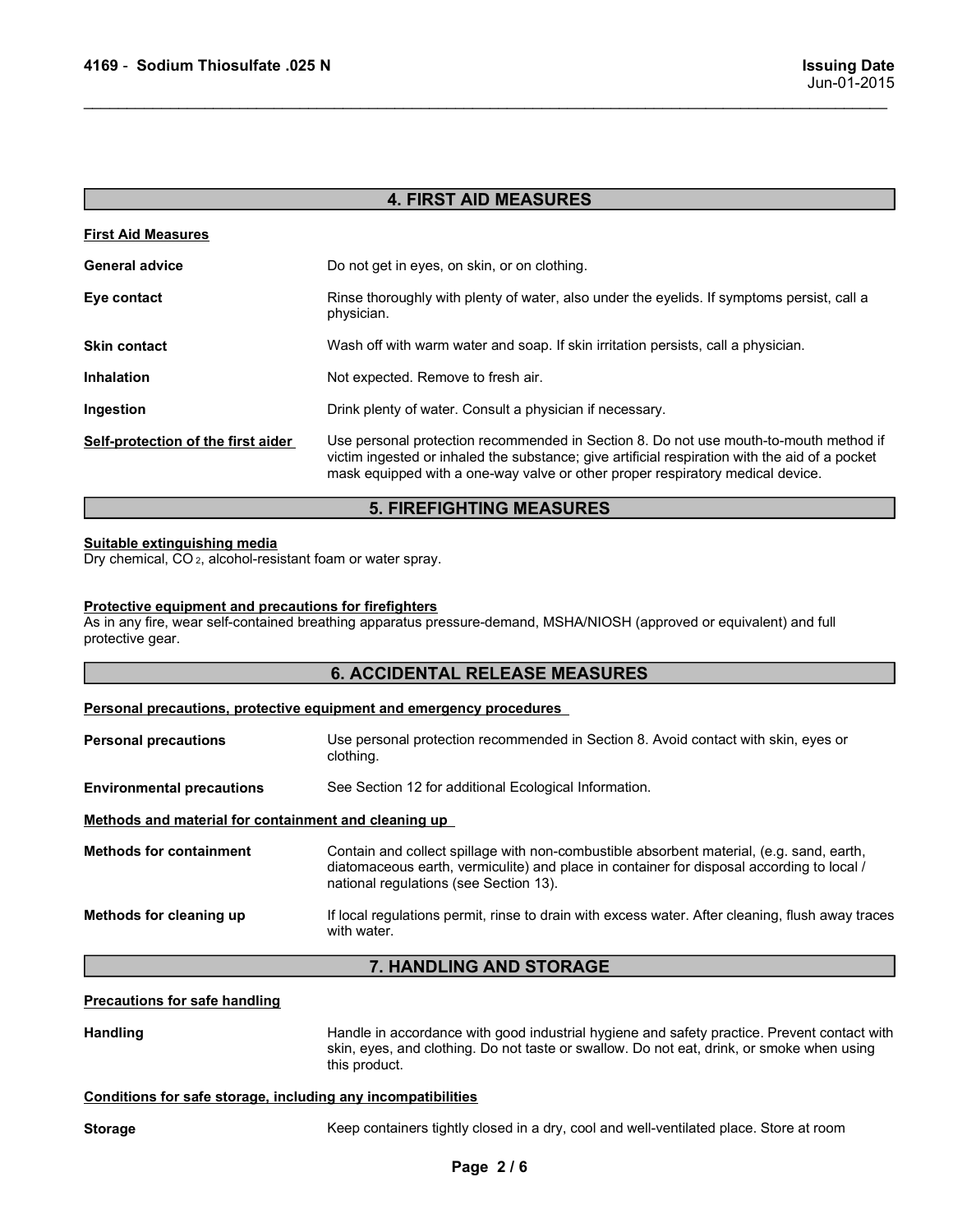1169 - Sodium Thiosulfate .025 N<br>Issuing Date<br>temperature. Keep away from direct sunlight. Store away from incompatible materials. Keep<br>out of the reach of children. **ISSUING DATE:**<br>
ISSUING DATE:<br>
temperature. Keep away from direct sunlight. Store away from incompatible materials. Keep<br>
out of the reach of children.<br>
Acids.<br> **OSURE CONTROLS/PERSONAL PROTECTION ISSUING Date**<br>
Jun-01-2015<br>
temperature. Keep away from direct sunlight. Store away from incompatible materials. Keep<br>
out of the reach of children.<br>
Acids.<br> **OSURE CONTROLS/PERSONAL PROTECTION** 4169 - Sodium Thiosulfate .025 N<br>
temperature. Keep away from direct sunlight. Store away<br>
out of the reach of children.<br>
Acids.<br> **Acides.**<br> **Acides.**<br> **Acides.**<br> **Acides.**<br> **Acides.**<br> **Acides.**<br> **Acides.**<br> **Acides.**<br> **Aci** 

# 8. EXPOSURE CONTROLS/PERSONAL PROTECTION

# 4169 - Sodium Thiosulfate .025 N<br>
temperature. Keep away from direct sunlight. Store<br>
out of the reach of children.<br> **Control parameters<br>
S. EXPOSURE CONTROLS/PERSONAL PROTE<br>
Control parameters<br>
Appropriate engineering con** 4169 - Sodium Thiosulfate .025 N<br>
temperature. Keep away from direct sunlight. Store away from incomp<br>
out of the reach of children.<br>
Acids.<br> **A. EXPOSURE CONTROLS/PERSONAL PROTECTION**<br>
Control parameters<br>
Appropriate engi 4169 - Sodium Thiosulfate .025 N<br>
temperature. Keep away from direct sunlight. Store away<br>
out of the reach of children.<br> **Incompatible Products**<br>
Acids.<br> **EXPOSURE CONTROLS/PERSONAL PROTECTI**<br>
Control parameters<br>
Appropri

| Sodium Thiosulfate .025 N                                             |                                                            |                                          |                                                                                                                                                                                       |
|-----------------------------------------------------------------------|------------------------------------------------------------|------------------------------------------|---------------------------------------------------------------------------------------------------------------------------------------------------------------------------------------|
| 4169 -                                                                |                                                            |                                          | <b>Issuing Date</b><br>Jun-01-2015                                                                                                                                                    |
|                                                                       | out of the reach of children.                              |                                          | temperature. Keep away from direct sunlight. Store away from incompatible materials. Keep                                                                                             |
| <b>Incompatible Products</b>                                          | Acids.                                                     |                                          |                                                                                                                                                                                       |
|                                                                       |                                                            | 8. EXPOSURE CONTROLS/PERSONAL PROTECTION |                                                                                                                                                                                       |
| <b>Control parameters</b>                                             |                                                            |                                          |                                                                                                                                                                                       |
| Appropriate engineering controls                                      |                                                            |                                          |                                                                                                                                                                                       |
| <b>Engineering Measures</b>                                           | <b>Showers</b><br>Eyewash stations<br>Ventilation systems. |                                          |                                                                                                                                                                                       |
| Individual protection measures, such as personal protective equipment |                                                            |                                          |                                                                                                                                                                                       |
| <b>Eye/Face Protection</b>                                            | Wear safety glasses with side shields (or goggles).        |                                          |                                                                                                                                                                                       |
| Skin and body protection                                              | Wear protective gloves/clothing.                           |                                          |                                                                                                                                                                                       |
| <b>Hygiene Measures</b>                                               | the product.                                               |                                          | Handle in accordance with good industrial hygiene and safety practice. Do not eat, drink or<br>smoke when using this product. Wash hands before breaks and immediately after handling |
|                                                                       |                                                            | 9. PHYSICAL AND CHEMICAL PROPERTIES      |                                                                                                                                                                                       |
| Information on basic physical and chemical properties                 |                                                            |                                          |                                                                                                                                                                                       |
| <b>Physical state</b><br><b>Appearance</b>                            | liquid<br>Colorless                                        | Odor                                     | None                                                                                                                                                                                  |
| <b>Property</b>                                                       | <b>Values</b>                                              | Remarks • Method                         |                                                                                                                                                                                       |
| рH<br>Melting point / freezing point                                  | 10<br>No information available                             |                                          |                                                                                                                                                                                       |

# 9. PHYSICAL AND CHEMICAL PROPERTIES

| <b>Engineering Measures</b>                                                                                                                                                                                                                                                                                                                                                                                                                                                                                                                                                                                                                         | <b>Showers</b><br>Eyewash stations<br>Ventilation systems.                                                                                                                                                                                                                                                                                                                                                                                                                                                       |                  |      |  |  |
|-----------------------------------------------------------------------------------------------------------------------------------------------------------------------------------------------------------------------------------------------------------------------------------------------------------------------------------------------------------------------------------------------------------------------------------------------------------------------------------------------------------------------------------------------------------------------------------------------------------------------------------------------------|------------------------------------------------------------------------------------------------------------------------------------------------------------------------------------------------------------------------------------------------------------------------------------------------------------------------------------------------------------------------------------------------------------------------------------------------------------------------------------------------------------------|------------------|------|--|--|
| Individual protection measures, such as personal protective equipment                                                                                                                                                                                                                                                                                                                                                                                                                                                                                                                                                                               |                                                                                                                                                                                                                                                                                                                                                                                                                                                                                                                  |                  |      |  |  |
| <b>Eye/Face Protection</b>                                                                                                                                                                                                                                                                                                                                                                                                                                                                                                                                                                                                                          | Wear safety glasses with side shields (or goggles).                                                                                                                                                                                                                                                                                                                                                                                                                                                              |                  |      |  |  |
| Skin and body protection                                                                                                                                                                                                                                                                                                                                                                                                                                                                                                                                                                                                                            | Wear protective gloves/clothing.                                                                                                                                                                                                                                                                                                                                                                                                                                                                                 |                  |      |  |  |
| <b>Hygiene Measures</b>                                                                                                                                                                                                                                                                                                                                                                                                                                                                                                                                                                                                                             | Handle in accordance with good industrial hygiene and safety practice. Do not eat, drink or<br>smoke when using this product. Wash hands before breaks and immediately after handling<br>the product.                                                                                                                                                                                                                                                                                                            |                  |      |  |  |
|                                                                                                                                                                                                                                                                                                                                                                                                                                                                                                                                                                                                                                                     | 9. PHYSICAL AND CHEMICAL PROPERTIES                                                                                                                                                                                                                                                                                                                                                                                                                                                                              |                  |      |  |  |
| Information on basic physical and chemical properties                                                                                                                                                                                                                                                                                                                                                                                                                                                                                                                                                                                               |                                                                                                                                                                                                                                                                                                                                                                                                                                                                                                                  |                  |      |  |  |
| <b>Physical state</b>                                                                                                                                                                                                                                                                                                                                                                                                                                                                                                                                                                                                                               | liquid                                                                                                                                                                                                                                                                                                                                                                                                                                                                                                           |                  |      |  |  |
| Appearance                                                                                                                                                                                                                                                                                                                                                                                                                                                                                                                                                                                                                                          | Colorless                                                                                                                                                                                                                                                                                                                                                                                                                                                                                                        | Odor             | None |  |  |
| <b>Property</b>                                                                                                                                                                                                                                                                                                                                                                                                                                                                                                                                                                                                                                     | <u>Values</u>                                                                                                                                                                                                                                                                                                                                                                                                                                                                                                    | Remarks • Method |      |  |  |
| pH<br>Melting point / freezing point<br>Boiling point / boiling range<br><b>Flash point</b><br><b>Evaporation rate</b><br>Flammability (solid, gas)<br><b>Flammability Limit in Air</b><br><b>Upper flammability limit:</b><br>Lower flammability limit:<br>Vapor pressure<br><b>Vapor density</b><br><b>Specific gravity</b><br><b>Water solubility</b><br>Solubility in other solvents<br><b>Partition coefficient</b><br><b>Autoignition temperature</b><br><b>Decomposition temperature</b><br><b>Kinematic viscosity</b><br><b>Dynamic viscosity</b><br><b>Explosive properties</b><br><b>Oxidizing properties</b><br><b>Other Information</b> | 10<br>No information available<br>No information available<br>Not Applicable<br>No information available<br>No information available<br>No information available<br>No information available<br>No information available<br>No information available<br>No information available<br>No information available<br>No information available<br>No information available<br>No information available<br>No information available<br>No information available<br>No information available<br>No information available |                  |      |  |  |
|                                                                                                                                                                                                                                                                                                                                                                                                                                                                                                                                                                                                                                                     |                                                                                                                                                                                                                                                                                                                                                                                                                                                                                                                  |                  |      |  |  |
| <b>Softening point</b><br><b>Molecular weight</b><br>VOC Content (%)<br><b>Density</b>                                                                                                                                                                                                                                                                                                                                                                                                                                                                                                                                                              | No information available<br>No information available<br>No information available<br>No information available                                                                                                                                                                                                                                                                                                                                                                                                     |                  |      |  |  |
|                                                                                                                                                                                                                                                                                                                                                                                                                                                                                                                                                                                                                                                     | Page 3/6                                                                                                                                                                                                                                                                                                                                                                                                                                                                                                         |                  |      |  |  |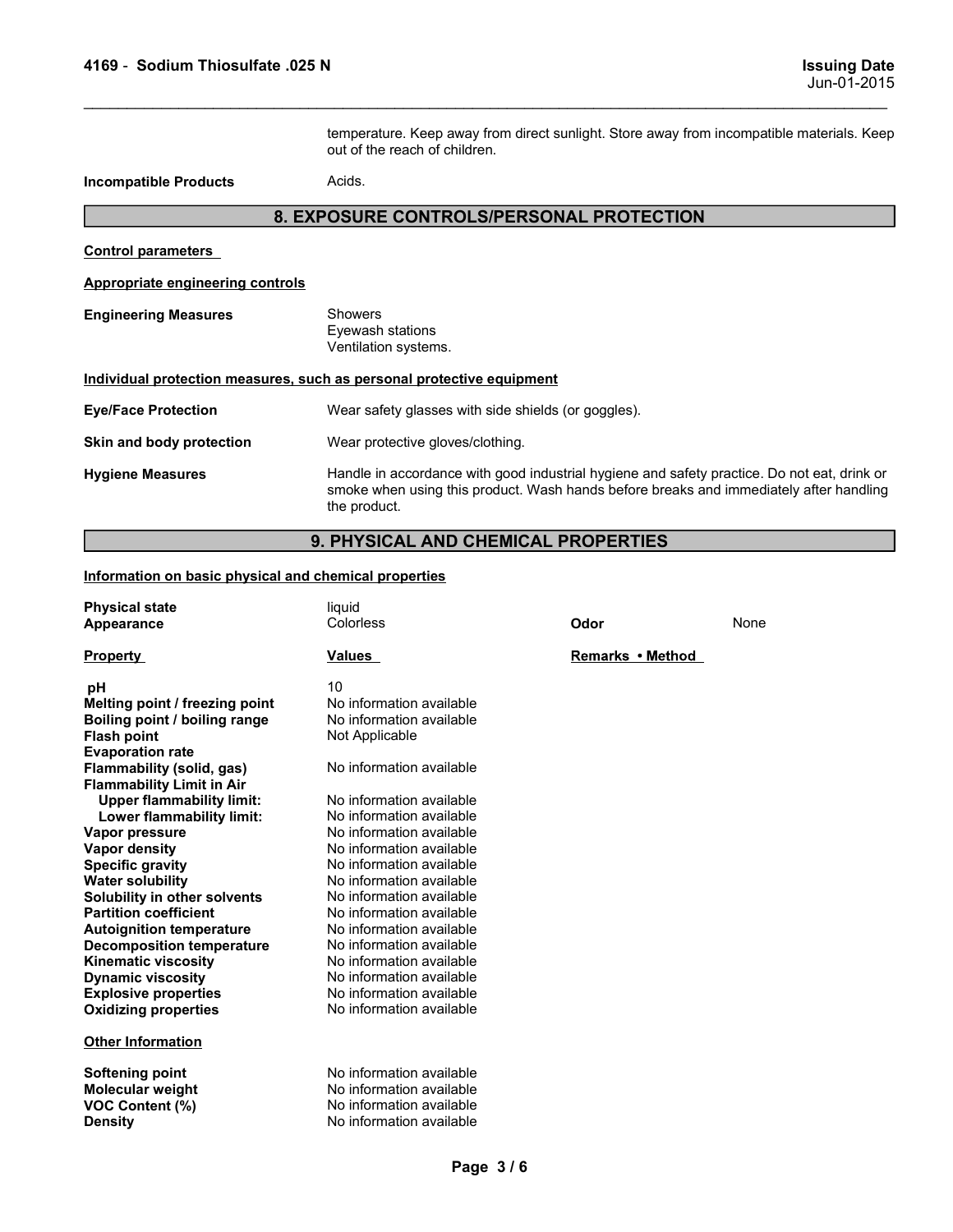|                                                                                                 |                                                                                                                                                                                                | Jun-01-2015 |
|-------------------------------------------------------------------------------------------------|------------------------------------------------------------------------------------------------------------------------------------------------------------------------------------------------|-------------|
| <b>Bulk density</b>                                                                             | No information available                                                                                                                                                                       |             |
|                                                                                                 | <b>10. STABILITY AND REACTIVITY</b>                                                                                                                                                            |             |
| <b>Stability</b><br><b>Hazardous polymerization</b>                                             | Stable under recommended storage conditions.<br>Hazardous polymerization does not occur.                                                                                                       |             |
| <b>Conditions to avoid</b><br>Incompatible materials<br><b>Hazardous decomposition products</b> | Excessive heat. Direct sunlight. Incompatible Products.<br>Acids.                                                                                                                              |             |
|                                                                                                 | <b>11. TOXICOLOGICAL INFORMATION</b>                                                                                                                                                           |             |
| Information on likely routes of exposure                                                        |                                                                                                                                                                                                |             |
| <b>Component identification</b>                                                                 |                                                                                                                                                                                                |             |
| Information on toxicological effects                                                            |                                                                                                                                                                                                |             |
|                                                                                                 | <b>12. ECOLOGICAL INFORMATION</b>                                                                                                                                                              |             |
| <b>Ecotoxicity</b>                                                                              |                                                                                                                                                                                                |             |
| <b>Persistence and degradability</b><br>No information available.                               |                                                                                                                                                                                                |             |
| <b>Bioaccumulation/Accumulation</b><br>No information available.                                |                                                                                                                                                                                                |             |
|                                                                                                 | <b>13. DISPOSAL CONSIDERATIONS</b>                                                                                                                                                             |             |
| <b>Disposal Methods</b>                                                                         | This material, as supplied, is not a hazardous waste according to state and federal<br>regulations (40 CFR 261). Can be disposed as waste water, when in compliance with local<br>regulations. |             |
| <b>Contaminated packaging</b>                                                                   | Do not reuse empty containers.                                                                                                                                                                 |             |
|                                                                                                 | <b>14. TRANSPORT INFORMATION</b>                                                                                                                                                               |             |
| <u>DOT</u>                                                                                      | Not regulated                                                                                                                                                                                  |             |
| <b>ATA</b>                                                                                      | Not regulated                                                                                                                                                                                  |             |
| <b>IMDG/IMO</b>                                                                                 | Not regulated                                                                                                                                                                                  |             |
|                                                                                                 | <b>15. REGULATORY INFORMATION</b>                                                                                                                                                              |             |
| <b>International Inventories</b>                                                                |                                                                                                                                                                                                |             |
|                                                                                                 | Page 4/6                                                                                                                                                                                       |             |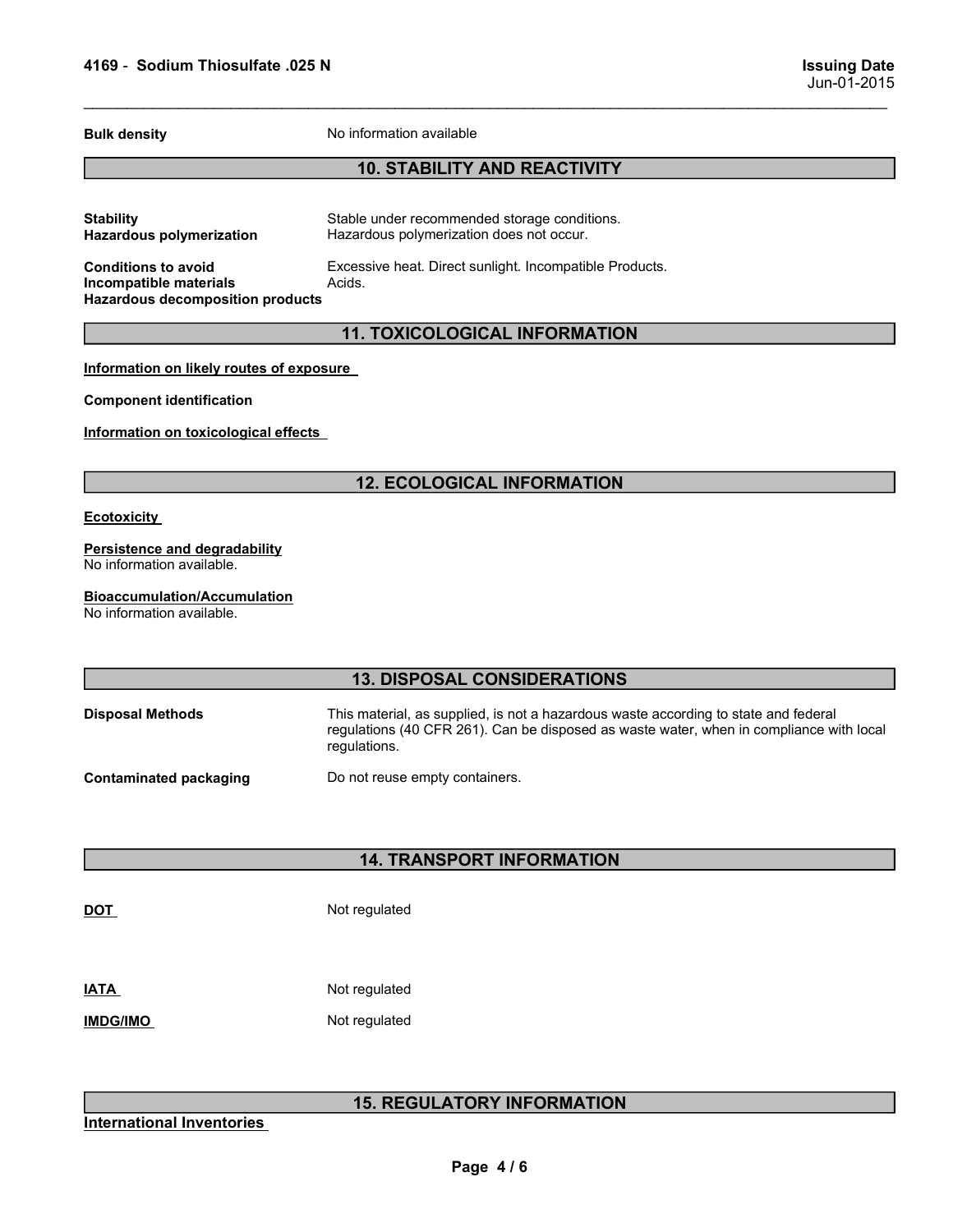| 4169 - Sodium Thiosulfate .025 N                             |                                  | <b>Issuing Date</b><br>Jun-01-2015 |
|--------------------------------------------------------------|----------------------------------|------------------------------------|
| TSCA                                                         | Complies                         |                                    |
| <b>DSL/NDSL</b>                                              | Complies                         |                                    |
| <b>EINECS/ELINCS</b>                                         | Complies                         |                                    |
|                                                              | Complies<br>Complies             |                                    |
|                                                              |                                  |                                    |
|                                                              |                                  |                                    |
| <b>ENCS<br/>IECSC<br/>KECL<br/>PICCS<br/></b><br><b>AICS</b> | Complies<br>Complies<br>Complies |                                    |

# Legend:

TSCA - United States Toxic Substances Control Act Section 8(b) Inventory DSL/NDSL - Canadian Domestic Substances List/Non-Domestic Substances List EINECS/ELINCS - European Inventory of Existing Chemical Substances/European List of Notified Chemical Substances ENCS - Japan Existing and New Chemical Substances IECSC - China Inventory of Existing Chemical Substances KECL - Korean Existing and Evaluated Chemical Substances PICCS - Philippines Inventory of Chemicals and Chemical Substances AICS - Australian Inventory of Chemical Substances **4169 - Sodium Thiosulfate .025 N<br>
SCA Complies<br>
DEMECS/ELINCS<br>
EINECS/ELINCS<br>
EINECS/ELINCS<br>
ENCS<br>
EINECS/ELINCS<br>
EINECS/ELINCS<br>
EINECS<br>
IECS<br>
IECS<br>
IECS<br>
IECS<br>
IECS<br>
IECS<br>
LEGS<br>
LEGS<br>
LEGS<br>
LEGS<br>
LEGS<br>
LEGS<br>
LEGS<br>
LEGS<br>** Section 313 of Title III of the Superfund Amendments and Reauthorization Act of 1986 (SARA). This product does not contain any<br> **ENERGY ELINGS**<br> **ENERGY ENERGY COMPRISE**<br> **ENERGY COMPRISE**<br> **ENERGY COMPRISE COMPRISE**<br> **ENE** TSCA<br>
Complies<br>
ENCS<br>
ENCS<br>
ENCS<br>
ENCS<br>
ENCS<br>
ECOL<br>
Complies<br>
ECOL<br>
Complies<br>
MECOL<br>
Complies<br>
MECOL<br>
Complies<br>
MECOL<br>
Complies<br>
MECOL<br>
COMPRES<br>
COMPRES<br>
ISONING - Cannatan Domestic Substance ListWo-Domesic Substances List TSCA<br>
SEN-NOSL Complies<br>
SEN-NOSL Complies<br>
EINECS/ELINGS<br>
EINECS<br>
EINECS<br>
EINECS<br>
IECSC<br>
IECSC<br>
IECSC<br>
IECSC<br>
PICCS<br>
PICCS<br>
PICCS<br>
PICCS<br>
PICCS<br>
PICCS<br>
PICCS<br>
ANDEL -Complies<br>
PICCS<br>
PICCS<br>
EINECS/ELINGS - European Invent **And States Control Completes**<br>
Completes<br>
SCRIFLINGS<br>
SCRIFLINGS<br>
SCRIFT CONTEX Completes<br>
SCRIPT Completes<br>
SCRIPT Completes<br>
SCRIPT Constant Domestic Substances ListNon-Domestic Substances List<br>
ACUTES<br>
ACUTES<br>
ACUTES<br> **ECOSELINGS**<br>
Complies<br>
SC Complies<br>
SC Complies<br>
SC Complies<br>
SC Complies<br>
SC Complies<br>
SC Chronic Assume Complies<br>
A Junited States Toxic Substances List<br>
A Divided States Toxic Substances List<br>
A Divided States Toxic Su SC<br>
SC<br>
SC<br>
SC<br>
SC<br>
SC<br>
SC<br>
SC<br>
SC<br>
A - United States Toxic Substances Control Act Section 8(b) Inventory<br>
A - United States Toxic Substances List<br>
A - United States of presents substances Listerion-Diversion States<br>
SC - FIGUS<br>
INCRET COMPUTE:<br>
INCREMENTATION COMPUTE:<br>
INCREMENTATION SURFAIRING STATE CONDUCT ON A CONDUCT ON DRIVING SURFAIRING SERVICE - Character EUNIVER CHARGE SURFAIRING SURFAIRING SURFAIRING SURFAIRING SURFAIRING SURFAIRI Nice and the Containst Containst Containst School Newton Particular and Newton Particular School Newton Particular School Newton Particular School Newton Particular School Newton Particular School Newton Particular School This material, as supplied, contains one or more substances regulated as a hazardous substances results. This means the Comprehensive means of the Comprehensive means of the Comprehensive means of the Comprehensive of Comp ENGE - Apprents that may alw Chernical Studiences<br>
ENGE - China Inventory of Existing Chernical Substances<br>
KEGE - China Inventory of Chiental Substances<br>
KEGE - Principles inventory of Chernical Substances<br>
MAGE - Act and

SARA 313<br>Section 313 of Title III of the Superfund Amendments and Reauthorization Act of 1986 (SARA). This product does not contain any

| This product does not contain any Proposition 65 chemicals<br>U.S. State Right-to-Know Regulations<br><b>CPSC (Consumer Product Safety Commission) - Specially Regulated Substances</b>                                             |          |  |
|-------------------------------------------------------------------------------------------------------------------------------------------------------------------------------------------------------------------------------------|----------|--|
|                                                                                                                                                                                                                                     |          |  |
|                                                                                                                                                                                                                                     |          |  |
| <b>California Proposition 65</b>                                                                                                                                                                                                    |          |  |
| <b>US State Regulations</b>                                                                                                                                                                                                         |          |  |
| <u>CERCLA</u><br>This material, as supplied, contains one or more substances regulated as a hazardous substance under the Com<br>Environmental Response Compensation and Liability Act (CERCLA) (40 CFR 302)                        |          |  |
| <u>CWA (Clean Water Act)</u><br>This product does not contain any substances regulated as pollutants pursuant to the Clean Water Act (40 CFR 1<br>CFR 122.42)                                                                       |          |  |
| <b>Reactive Hazard</b>                                                                                                                                                                                                              | No       |  |
| Sudden release of pressure hazard                                                                                                                                                                                                   | No       |  |
| <b>Fire hazard</b>                                                                                                                                                                                                                  | No       |  |
| Acute health hazard<br><b>Chronic Health Hazard</b>                                                                                                                                                                                 | No<br>No |  |
| SARA 311/312 Hazard Categories                                                                                                                                                                                                      |          |  |
| Section 313 of Title III of the Superfund Amendments and Reauthorization Act of 1986 (SARA). This product doe<br>chemicals which are subject to the reporting requirements of the Act and Title 40 of the Code of Federal Regulatio |          |  |
| SARA 313                                                                                                                                                                                                                            |          |  |
|                                                                                                                                                                                                                                     |          |  |
|                                                                                                                                                                                                                                     |          |  |
| PICCS - Philippines Inventory of Chemicals and Chemical Substances<br>AICS - Australian Inventory of Chemical Substances<br><b>US Federal Regulations</b>                                                                           |          |  |

# **CERCLA**

|                                                                     | chemicals which are subject to the reporting requirements of the Act and Title 40 of the Code of Federal Regulations, Part 372                                                                        |                                   |               |                                                    |
|---------------------------------------------------------------------|-------------------------------------------------------------------------------------------------------------------------------------------------------------------------------------------------------|-----------------------------------|---------------|----------------------------------------------------|
| Acute health hazard<br><b>Fire hazard</b><br><b>Reactive Hazard</b> | <b>SARA 311/312 Hazard Categories</b><br><b>Chronic Health Hazard</b><br>Sudden release of pressure hazard                                                                                            | No<br>No<br>No<br>No<br><b>No</b> |               |                                                    |
| <b>CWA (Clean Water Act)</b><br>CFR 122.42)                         | This product does not contain any substances regulated as pollutants pursuant to the Clean Water Act (40 CFR 122.21 and 40                                                                            |                                   |               |                                                    |
| <b>CERCLA</b>                                                       | This material, as supplied, contains one or more substances regulated as a hazardous substance under the Comprehensive<br>Environmental Response Compensation and Liability Act (CERCLA) (40 CFR 302) |                                   |               |                                                    |
| <b>US State Regulations</b>                                         |                                                                                                                                                                                                       |                                   |               |                                                    |
| <b>California Proposition 65</b>                                    |                                                                                                                                                                                                       |                                   |               |                                                    |
|                                                                     | This product does not contain any Proposition 65 chemicals<br>U.S. State Right-to-Know Regulations                                                                                                    |                                   |               |                                                    |
|                                                                     | <b>CPSC (Consumer Product Safety Commission) - Specially Regulated Substances</b>                                                                                                                     |                                   |               |                                                    |
|                                                                     |                                                                                                                                                                                                       | <b>16. OTHER INFORMATION</b>      |               |                                                    |
| <b>NFPA</b>                                                         | Health hazard 1                                                                                                                                                                                       | Flammability 0                    | Instability 0 | <b>Physical and Chemical</b><br><b>Hazards N/A</b> |
| <b>HMIS</b>                                                         | Health hazard 1                                                                                                                                                                                       | Flammability 0                    | Stability 0   |                                                    |
|                                                                     |                                                                                                                                                                                                       |                                   |               |                                                    |
|                                                                     |                                                                                                                                                                                                       |                                   |               |                                                    |
|                                                                     |                                                                                                                                                                                                       |                                   |               |                                                    |
|                                                                     |                                                                                                                                                                                                       |                                   |               |                                                    |
|                                                                     |                                                                                                                                                                                                       | Page 5/6                          |               |                                                    |
|                                                                     |                                                                                                                                                                                                       |                                   |               |                                                    |
|                                                                     |                                                                                                                                                                                                       |                                   |               |                                                    |